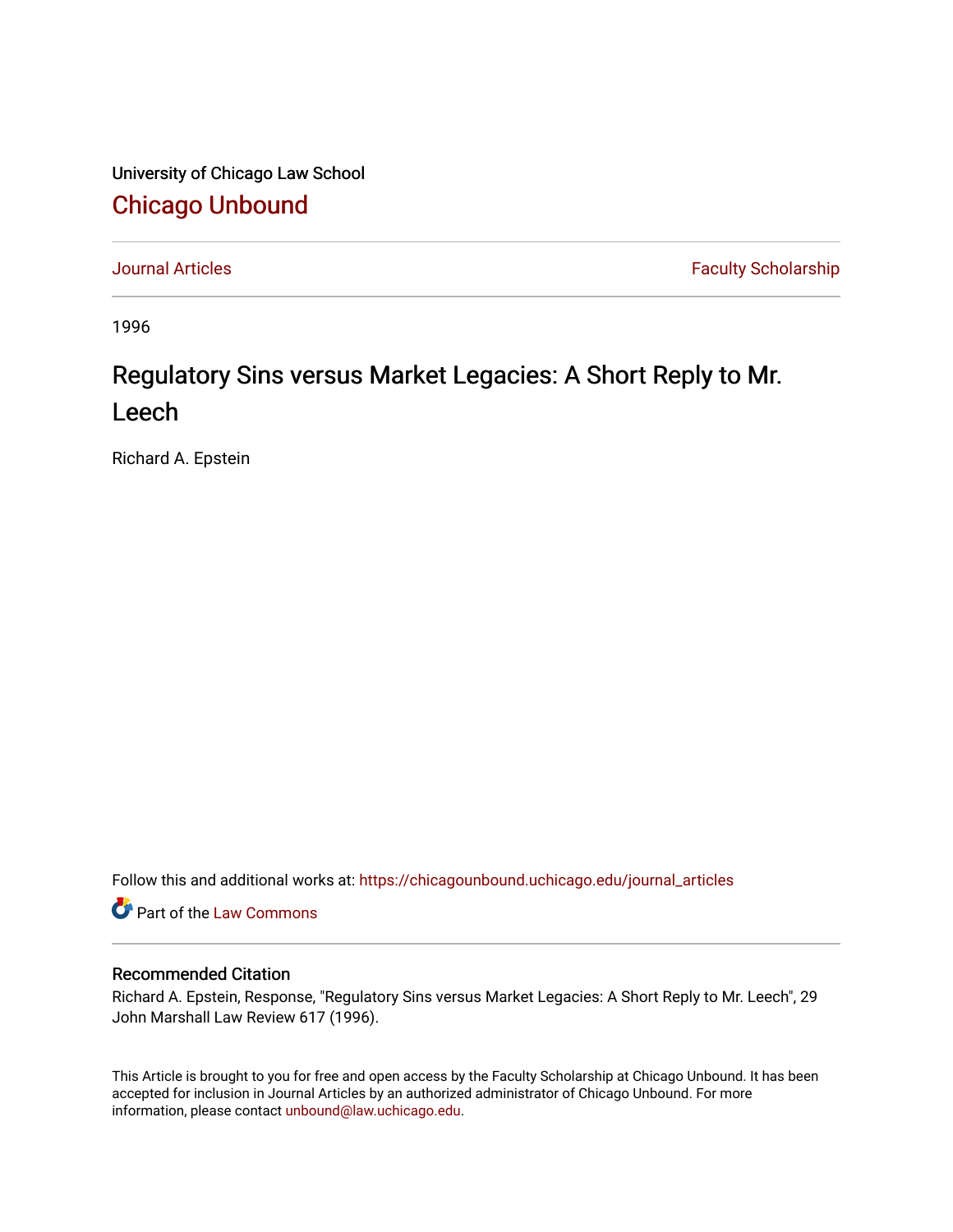### **REPLY**

## REGULATORY SINS **VERSUS** MARKET LEGACIES: **A** SHORT REPLY TO MR. **LEECH**

#### RICHARD A. EPSTEIN\*

I think everything that Michael Leech has said, without exception, is dead wrong. Now, let me explain why. His first point is to indict American society as it operates today for its divisiveness, its decline in education and its overall stress and strain.' Fair enough. However, nothing I have advocated has been the law of this country since 1965. Every one of the social ills that Mr. Leech referred to, from illegitimacy, to lack of education, to crime, to racial segregation, is higher and more pitched today than it was in  $1965$ .<sup>2</sup> To say that the current situation should be attributed to policies which are *not* in effect is to ask the obvious question **-** why are these unanticipated, unexpected and unwanted consequences laid at the doorstep of those who oppose the dominant legal policies *after* they were implemented? It is simply odd to claim that those policies which were never adopted should be invoked to explain the deplorable conditions that society experiences today. We should not lay the sins of modern regulation on the doorsteps of markets.

If you compare the shifts that took place between 1946 and 1965, you will see that the overall level of wage improvement in the earlier period was far higher than it is today, and that the

**<sup>\*</sup>** James Parker Hall Distinguished Professor of Law, The University of Chicago. The short rejoinder that follows was a response to Michael Leech's oral presentation that only touched on some of the topics that he raised in his paper. I have not attempted to address the other issues that he raises in his paper, but silence should not be treated as a sign of agreement.

It is, for example, odd if not absurd to measure American attitudes toward race by the contemptible statements of two murder defendants who try to unsuccessfully whip up racial sentiment to help them in their case. *See* Michael J. Leech, *Legalizing Employment Discrimination: A Foolish and Dangerous Policy,* 29 J. MARSHALL L. REV. 587, 594-95 (1996). The issue of employment (or affirmative action) depends not on the desperate ploys of isolated citizens, but on the conscious policies of major institutions and their leaders. Mr. Leech would have a point if he could find examples of similar speech or behavior from the heads of the FORTUNE **500** companies.

*<sup>1.</sup> See* Michael J. Leech, *Legalizing Employment Discrimination: A Foolish and Dangerous Policy,* 29 J. MARSHALL L. REV. 587, 590-94 (1996).

<sup>2.</sup> *See id.* at 590-96.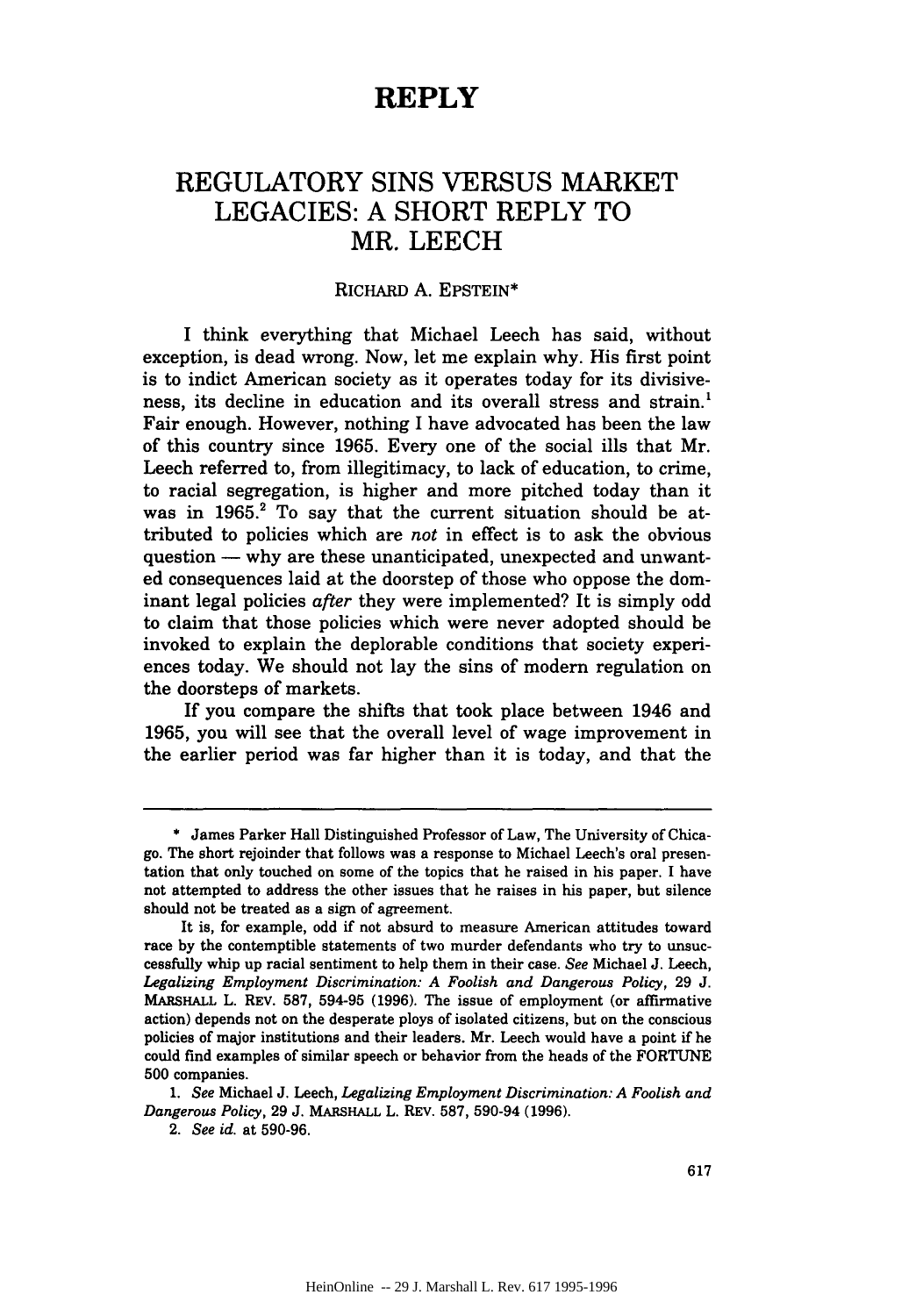level of unemployment before the minimum wage increases and the Civil Rights Act was far lower in the black population than it is today.3 Additionally, the educational achievements of blacks were in many cases were higher than they are today, notwithstanding affirmative action. These observations are clear if you only extrapolate modestly from the 1946 to 1964 period and compare that figure to the wage stagnation during the 1973 to 1995 period. Then you might conclude that something has gone very wrong. The social situation which Mr. Leech deplores is an indictment of the law that brought it about, not of the proposals which urge "look, this is not the way that things ought to have been."

The second point of Mr. Leech's that I wish to dispute is his astonishing claim that laissez-faire brought on Jim Crow.4 This is not what laissez-faire is about. Laissez faire is the utter antithesis of any system of state regulation that tries to limit freedom of association.5 In effect, all Jim Crow statutes represented the view that the government knew best as to who should be able to associate, and with whom. The Jim Crow era was the embodiment of a large government syndrome that was allowed to flourish with the acquiescence of a compliant and flaccid Supreme Court. The first John Marshall Harlan was the only Supreme Court Justice who was prepared to strike down the various statutes in *Plessy v. Ferguson.*<sup>6</sup> He was also the Justice who was prepared to, and did strike down, the collective bargaining laws in the labor statutes in 1908 in *Adair v. United States.7* He understood perfectly well that when you are talking about open markets you are speaking of the antithesis of a state-run system. If you look closely at the situation, you will often discover that the enemy of the open market was not businesses, but often workers, who by their unions directed all the good jobs to their members and away from individuals in minority groups. They sometimes functioned then, as they sometimes function now, as the most retrograde, elemental force in any civil society.

Third, Mr. Leech's proposals on how to restructure the workforce may be a boon to lawyers but they invite economic ruin-

<sup>3.</sup> For a detailed discussion of recorded data regarding the effects of the Antidiscrimination Laws, see RICHARD **A.** EPSTEIN, FORBIDDEN GROUNDS: THE CASE AGAINST EMPLOYMENT DISCRIMINATION LAWS 242-66 **(1992)** [hereinafter FORBIDDEN GROUNDS).

*<sup>4.</sup> See* Leech, *supra* note 1, at **596-97,** 612-13.

*<sup>5.</sup> See* Richard A. Epstein & Erwin Chemerinsky, *Should Title VII of the Civil Rights Act of 1964 be Repealed?,* 2 S. CAL. INTERDISCIPLINARY L.J. 349, 354 **(1993)** [hereinafter *Title VII Repeal].*

<sup>6.</sup> Plessy v. Ferguson, 163 U.S. **537, 559** (1896) (Harlan, J., dissenting), *overruled by* Brown v. Board of Educ., 347 U.S. 483 (1954).

<sup>7.</sup> Adair v. United States, **208** U.S. 161, **180 (1908).**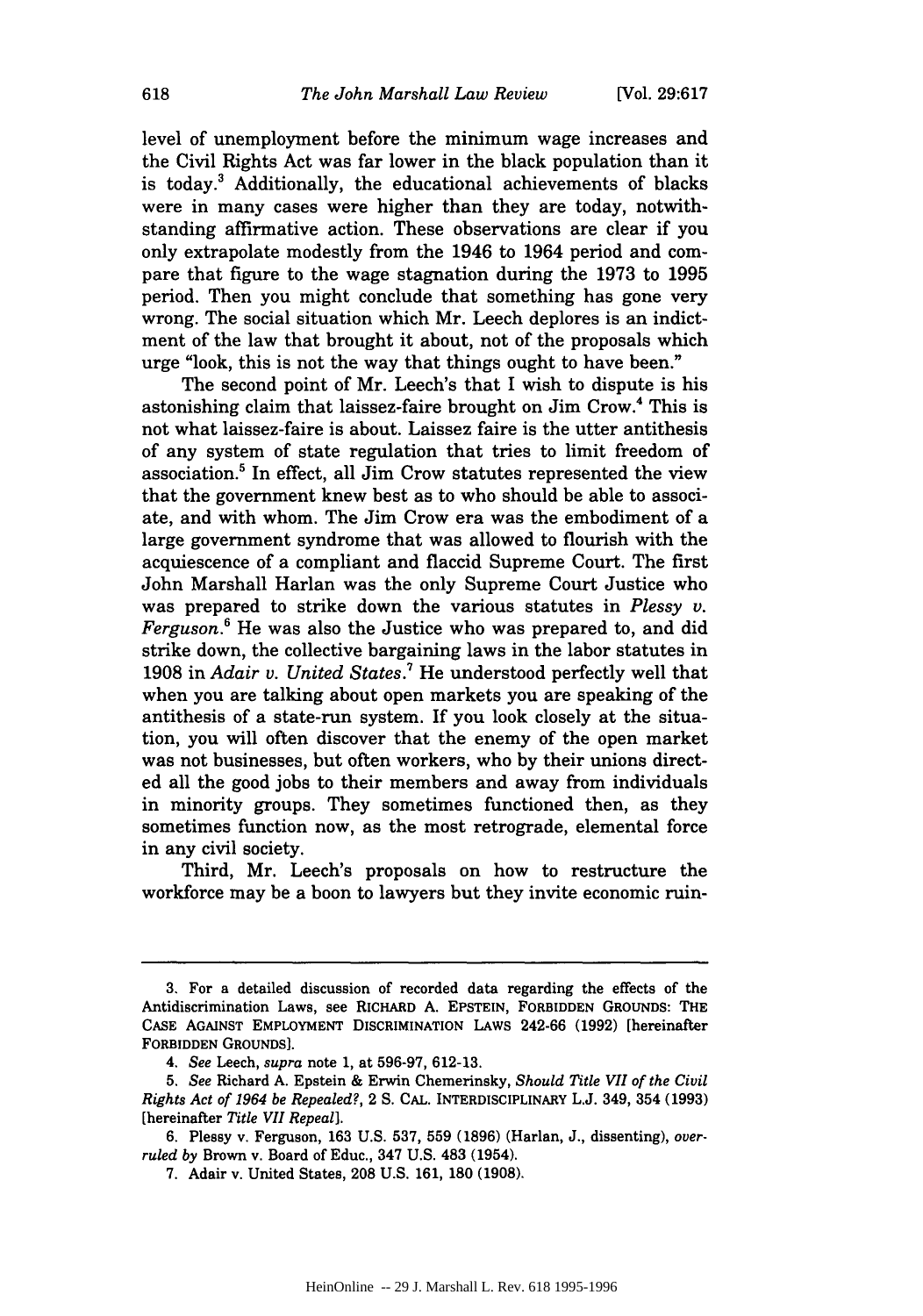ation.8 As **I** understand him, his proposal does not focus on the question of the discrimination as such, but on whether any employer's decisions make good business sense. That proposal means that every time someone challenges an employment decision in court, some judge, jury, panel or board will impanel a committee to review it. The committee will be staffed by individuals who do not know the business and who do not have any incentive to make the right decision. They are wholly detached from the firm, inexperienced in what it does, and yet, society asks them to decide years later about whether some earlier decision was rational. It cannot be done. It should not be tried. We do not need government socialism on the judicial installment plan.

A deeper fallacy pervades Mr. Leech's remarks. He assumes that whenever markets are not perfect, intervention is appropriate.<sup>9</sup> However, the question is never whether markets are perfect. I never said that they were; no one in his or her right mind could believe that. You have to ask questions, such as: do governments work better than markets? are employers going to get a higher level of error when the decisions are made by people who have to bear the financial consequences of error, or are they going to get a higher level of error by individuals who escape the consequences of their mistakes?

Mr. Leech has fallen prey to one other common error. If you are trying to figure out whether you get discrimination in unregulated markets, you cannot look at the behavior of employers in regulated markets. The reported incidents of discrimination, assuming that they are accurate, give a poor guide to market behavior without civil rights laws. Right now, if employers have identical white and black workers coming to them, they would not have identical future employees: one of the workers they probably could dismiss without complications and the other worker could sue them on the same event.

The upshot is that the law creates a complicated set of incentives that have different impacts at different stages of the relationship. Once employers hire workers, black workers may get better treatment than whites, especially if the threat of litigation seems real. But in terms of the initial hiring decision, the white workers may well get better treatment than blacks. Those two results help explain why everyone has reason to regard himself or herself as a victim. Those people who focus on the hiring process can see the words "affirmative action employer" written in every journal and in every magazine in the United States at the bottom of the ads. Those people who start to focus on the covert refusal to

619

*<sup>8.</sup> See id.* at **598-99.**

**<sup>9.</sup>** Leech, *supra* **note 1, at 597-99.**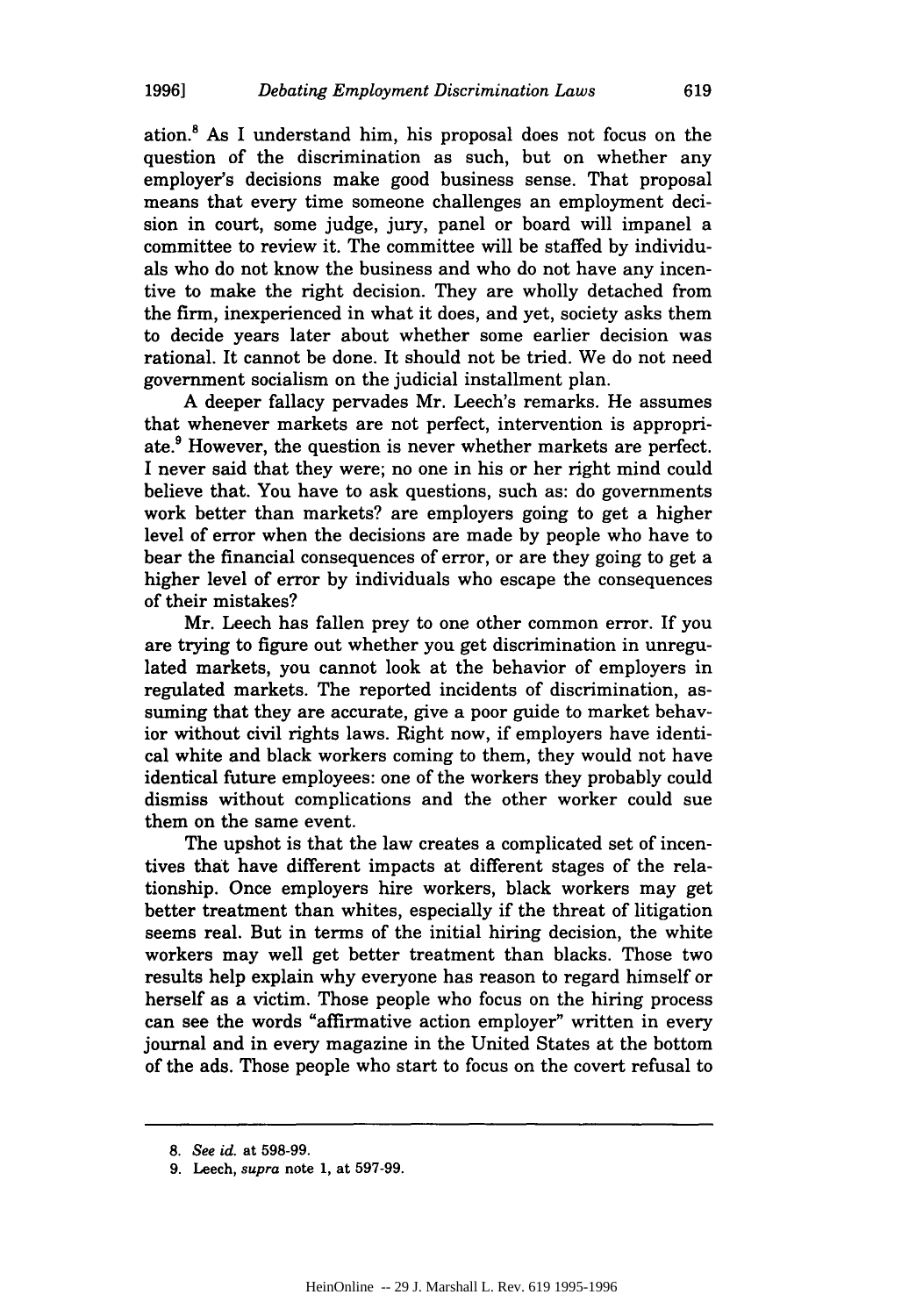hire black workers see discrimination running in the opposite direction.

I submit that a legal regime which has helped make race as raw an issue as it is today is one that is wrong. This is not a question of who believes in "human dignity." We all do. This is a question of whether society thinks it can get dignity from a set of rules which, in their enforcement, ignore every aspect of dignity. They force employers to bear the indignities of false charges. They force employers to humiliate, in public, workers for incompetence and worse when in a previous time they could simply let the workers go. They force society to labor under the indignities of a command and control system of economy.

Jim Crow laws came from politics. They did not come from markets. They come from the same situation where by majority vote fifty-one people can wipe out the fortunes of the other fortynine. You might say that this is an exaggeration because we have checks and balances in political institutions that prevent simple majorities from prevailing. But that point would not be responsive here. One obvious point is that checks and balances will not help individuals and groups that are systematically cut out from the political process, which is of course what Jim Crow did. Nor will they help when people are only admitted into politics unless they can organize in sufficient numbers to stop the steamroller that would run over them. A minority of forty-five percent may well be able to hold out against a majority, but the smaller discrete and insular minorities do not have sufficient power to hold back the tides of oppression that can be heaped on them. If it were possible to keep to the model of a limited but strong government dedicated to protecting property and contract, then an individual could be secure in his individual rights no matter how much the numbers are stacked against him. Additionally, the prospect of new entrants drawn to the region by greater economic prosperity could alter the political climate for the better. These dynamics should remind us all that Jim Crow is not possible to replicate. We cannot replicate Jim Crow even with full judicial enforcement of private contracts. This is the same point that I made earlier about the collective decision of the jury. Jim Crow laws all come through legislation.<sup>10</sup>

Voluntary markets do not propagate Jim Crow statutes. Markets work because a minority is allowed to have its way. Legislation allows the majority to snuff out the associational preferences

<sup>10.</sup> Jim Crow laws came into effect not through limited government, but by massive state regulation left unchecked by passive judicial action. FORBIDDEN GROUNDS, *supra* note 3, at 94. *See generally* Benno C. Schmidt, Jr., *Principle and Prejudice: The Supreme Court and Race in the Progressive Era. Part I: the Heyday of Jim Crow Laws,* **82** COLUM. L. REV. 444 **(1982).**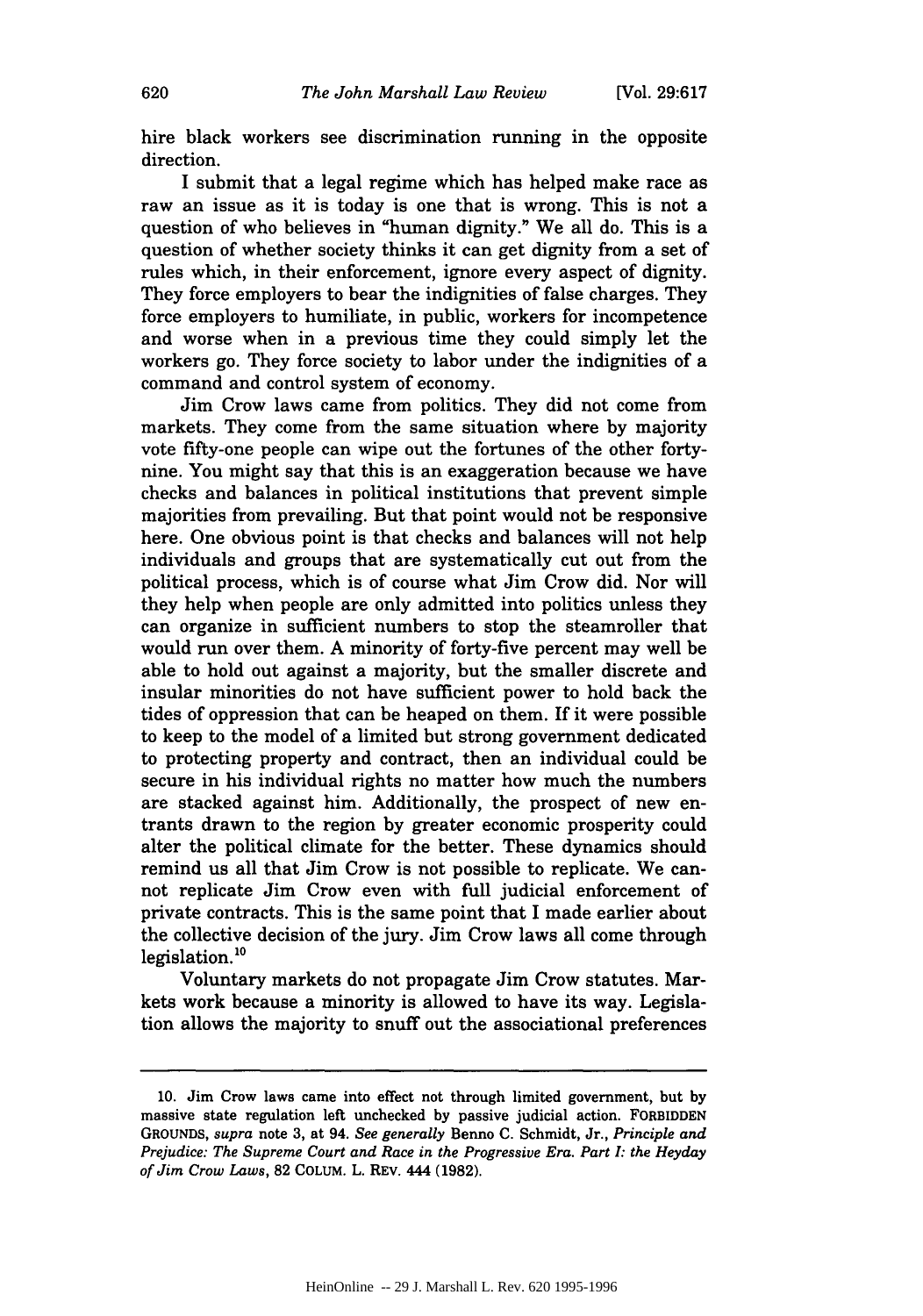of the minority. It prevents those firms from entering the South who would do business with black workers by forcing them to toe a line set by others. A market regime does not countenance segregation, bloodshed, murder and lying, but prohibits them categorically. What a market simply says is that people can choose the individuals with whom they associate, and other individuals  black or white  $-$  can make that same choice.<sup>11</sup> A market cannot stop a political order from bringing public force to bear on them. It cannot stop a lynching. It is for that reason that venomous and hateful people are much more dangerous in a political situation than a market one. Society needs a strong constitutional system that protects life, liberty and property from exaggerated regulation under the police power to stop such people. Government lacked this when the courts held the Jim Crow legislation of the 1890s constitutional.

The dispute between Mr. Leech and myself is not whether we think bad motives are bad. We agree that they are. The dispute here is whether we think bad motives are more dangerous when you have political power behind them than when they do not. People can migrate away from terrible racists to better employers, but they cannot migrate away from a lynch mob, and they cannot migrate away from a statute. If it turns out that a working majority of the people are racist, society will still get that Jim Crow statute. With the same situation in an open market protected by constitutional safeguards, society will have a thriving economy because of the power of politically dominant groups to squelch their rivals.<sup>12</sup> The question people have to ask is whether society's collective determinations will allow minority sentiments of good will to survive. The answer to that question is that they will not in a strong majoritarian world. The upshot is that you do not have a sufficient condition for a Jim Crow law by showing racial animus. To get Jim Crow, society must have a political mechanism that allows people to aggregate preferences in a destructive fashion. **'3** The bigots in the South did not implement their programs through a market because markets protect minorities. In fact, if you look in the South before 1890, black educational levels, nutritional levels and all the rest were moving smartly upward until 1890 when the increases stopped.

Now, what is going to happen today? The simple point today is: the wage figures and levels in the United States have not significantly moved since 1975. If you measure wages by race and

<sup>11.</sup> Comparative markets do a much better job in arranging people by tastes, abilities and preferences than a political system based on heavy government regulation. *Title VII Repeal, supra* note 5, at 356.

<sup>12.</sup> FORBIDDEN **GROUNDS,** *supra* note 3, at 95.

**<sup>13.</sup>** *Id.* at 95-97.